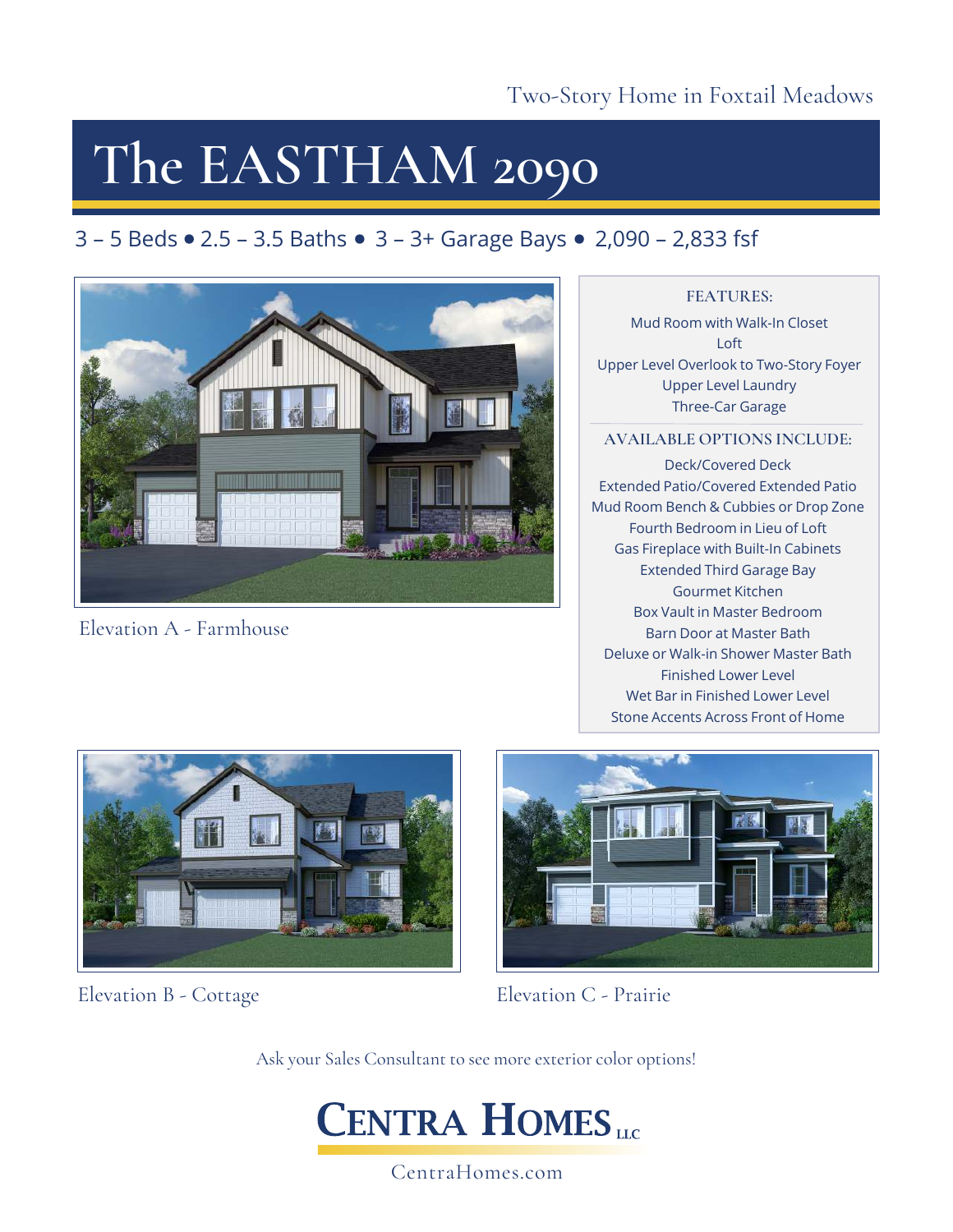# **The EASTHAM 2090**

Farmhouse floor plan shown; covered porch, window placement and fsf may vary per elevation.



**CENTRA HOMES**<sub>LLC</sub>

CentraHomes.com